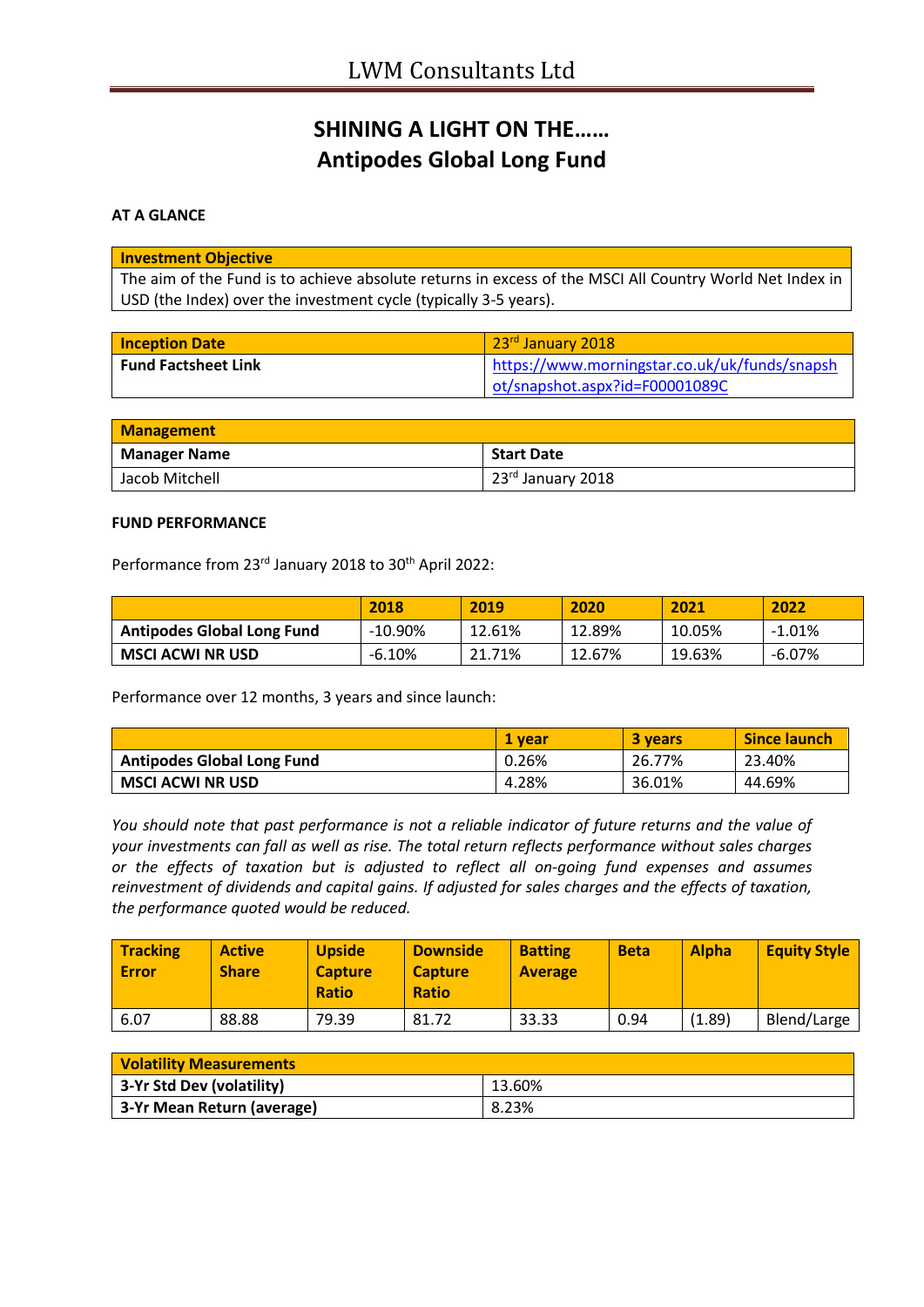## LWM Consultants Ltd

| <b>Investment Style Details</b> |        |  |
|---------------------------------|--------|--|
| Giant                           | 38.78% |  |
| Large                           | 36.31% |  |
| Medium                          | 13.03% |  |
| Small                           | 6.59%  |  |
| Micro                           | 0.00%  |  |

| Top 5 Holdings - 62 Equity Holdings        |                               |       |  |
|--------------------------------------------|-------------------------------|-------|--|
| <b>EQT Corp</b>                            | Energy                        | 3.23% |  |
| Merck & Co Inc                             | Healthcare                    | 3.11% |  |
| <b>Frontier Communications Parent Inc.</b> | <b>Communication Services</b> | 2.94% |  |
| <b>Coterra Energy Inc Ordinary Shares</b>  | Energy                        | 2.91% |  |
| Sanofi SA                                  | Healthcare                    | 2.90% |  |

| <b>Top 5 Sectors</b>          |        |  |
|-------------------------------|--------|--|
| Technology                    | 16.35% |  |
| <b>Consumer Cyclical</b>      | 15.79% |  |
| <b>Communication Services</b> | 11.45% |  |
| <b>Financial Services</b>     | 10.74% |  |
| Healthcare                    | 10.06% |  |

| <b>Top 5 Regions</b> |        |
|----------------------|--------|
| <b>United States</b> | 40.49% |
| Eurozone             | 21.79% |
| Asia – Emerging      | 13.94% |
| Asia - Developed     | 6.91%  |
| Canada               | 6.11%  |

### **UPDATE….**

This was our first introduction to the fund and team. The company was founded in 2015 by Jacob Mitchell. He previously worked at Platinum Asset Management for 14 years before setting up Antipodes Partners in 2015. The company started with six people and now has 41 staff. In terms of performance the strategies they manage did well up to mid-2018 but since then their style of investing has been challenged.

This really leads onto one of the challenges all asset allocators have now. We know what has done well in the past, we just don't know what will do well moving forward. They view this strategy as pragmatic value. This looks across three areas:

Business resilience – there are multiple ways of winning which include competitive dynamics, product cycle, regulatory, management/financial/ESG and macro/style

Starting valuation – this comes across a margin of safety which considers attractive valuation relative to history and peers, and seeks absolute returns and at least 10% better than relevant sector/region

Manage portfolio risk – limit correlated alpha clusters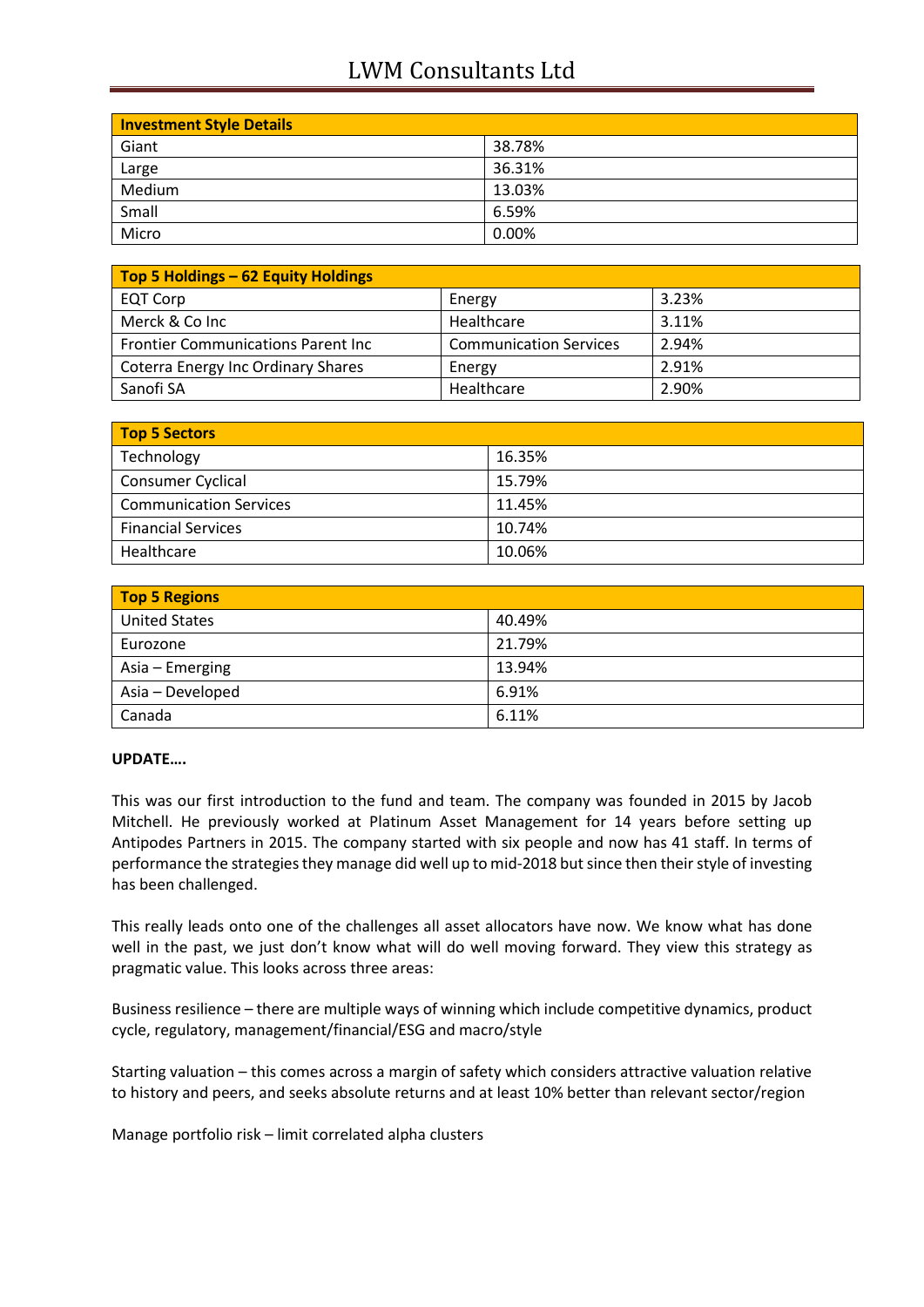The overall aim is to deliver absolute returns in excess of the benchmark over a 3-to-5-year cycle at below market levels of risk.

Examples of holdings which fall under this include:

Microsoft – this lends itself to pragmatic value where it would be hard for any business to challenge this

Toyota – the assumption is that Tesla will be the only name in town, but this assumes that all the knowledge built up by Toyota over 60 plus years is destroyed overnight. Auto's is cyclical and although Tesla have made significant inroads into the auto space their technology is being superseded by the incumbents (GM as an example), it is losing market share in Europe and China and companies like VW have turned their businesses around significantly. Toyota as a holding accepts the cyclical aspect but also reflects this is one of the best auto manufacturers in the world and its price doesn't reflect this

RWE – is the leader in the German power industry but has around 30% of revenues from coal. The market has priced it down assuming it can't transition. However, if it cannot transition then neither can Germany as a nation as the two are interlinked, so there is significant value within this

Other examples include Airbus on the re-opening trade and its position as a monopoly, and Siemens as an infrastructure play.

The view of "value" are old world companies, that are heavily indebted and needing some catalyst for change. Across the holdings there are well known companies which don't fit this view – the likes of TSMC, Tencent, JD. Com, Amazon, Microsoft, and Merck are all examples.

They like companies that are on the improvement path, whether it be governance or decarbonisation, because in the world of ESG these are the companies that really offer value. VW is often ignored due to diesel gate, but a lot has changed since then, and RWE is another example of a changing company. The value comes from investing early and actively engaging for change to happen whether through direct engagement or voting.

They look to invest in around 60 companies and are benchmark agnostic. They don't invest in heavily indebted companies unless that offers an opportunity. They believe with high interest rates and inflation the days of companies being bid up are over. Technology changes are here to stay but there are many incumbents who can take this forward.

The challenge as they admit with this is that the last few years have been about growth at any price, but they don't believe this can continue. Microsoft from its peak in 2000 took 15 years to regain that share price. The company also changed a lot during this time. They are patient investors and believe they are seeing signs that things are changing in their favour.

In summary, this is a pragmatic value fund. There are some who believe that companies that fall under this can never grow their share value. If investors are in that camp then then this fund is not for them. However, if there is any doubt then this could act as a counterbalance to some of the more growth at any price strategies. We still need to do more work on this but believe it is one we will watch with the potential to add to our watchlist in the future.